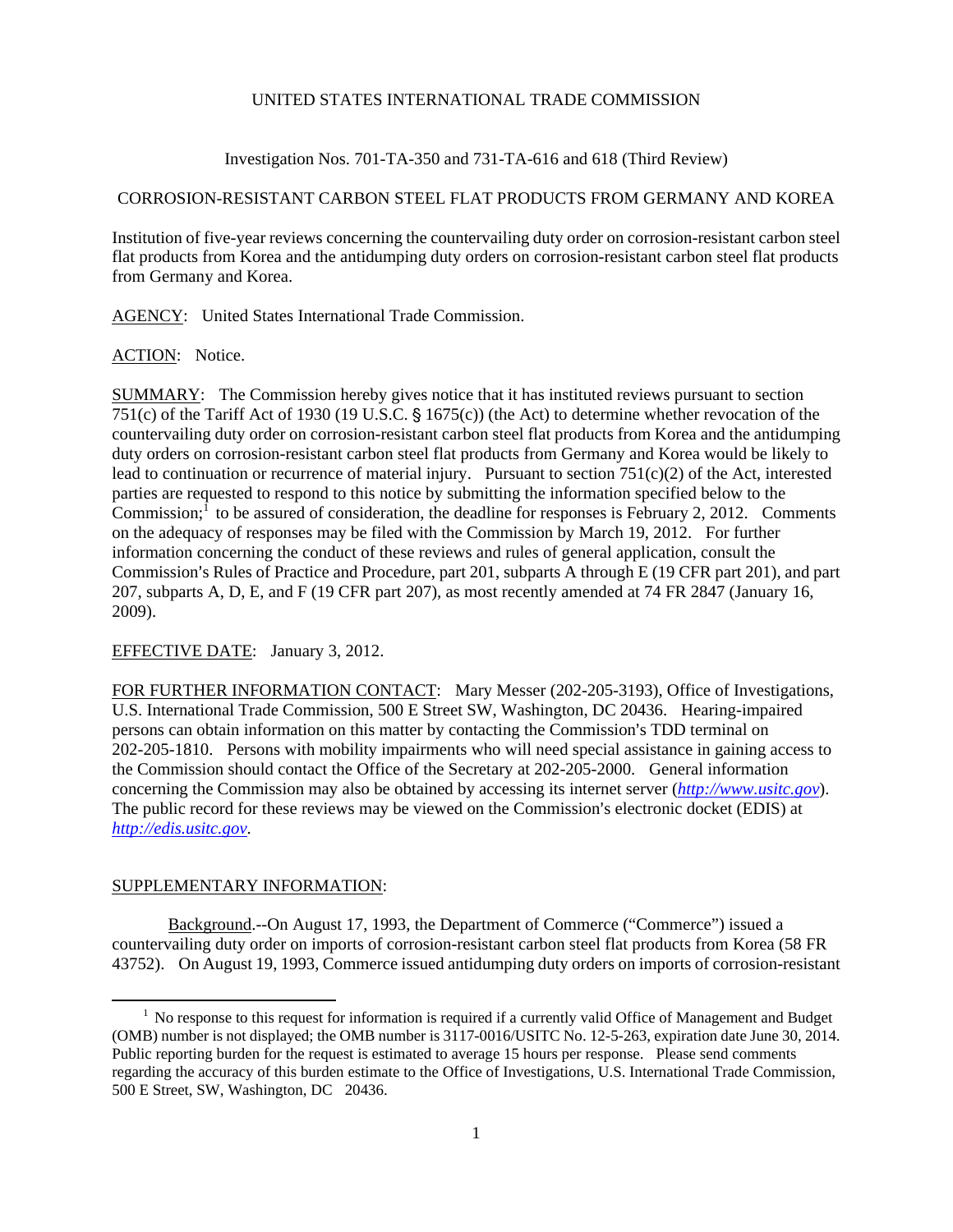carbon steel flat products from Germany and Korea (58 FR 44159 and 44170). Following first five-year reviews by Commerce and the Commission, effective December 15, 2000, Commerce issued a continuation of the countervailing duty order on corrosion-resistant carbon steel flat products from Korea and the antidumping duty orders on corrosion-resistant carbon steel flat products from Germany and Korea (65 FR 78469). Following second five-year reviews by Commerce and the Commission, effective February 14, 2007, Commerce issued a continuation of the countervailing duty order on corrosion-resistant carbon steel flat products from Korea and the antidumping duty orders on corrosion-resistant carbon steel flat products from Germany and Korea (72 FR 7009). The Commission is now conducting third reviews to determine whether revocation of the order**s** would be likely to lead to continuation or recurrence of material injury to the domestic industry within a reasonably foreseeable time. It will assess the adequacy of interested party responses to this notice of institution to determine whether to conduct full or expedited reviews. The Commission's determinations in any expedited reviews will be based on the facts available, which may include information provided in response to this notice.

Definitions.--The following definitions apply to these reviews:

- (1) *Subject Merchandise* is the class or kind of merchandise that is within the scope of the five-year reviews, as defined by the Department of Commerce.
- (2) The *Subject Countries* in these reviews are Germany and Korea.
- (3) The *Domestic Like Product* is the domestically produced product or products which are like, or in the absence of like, most similar in characteristics and uses with, the *Subject Merchandise*. Consistent with its original determinations, the Commission found in its full first and second five-year review determinations a *Domestic Like Product* consisting of corrosion-resistant steel (excluding clad plate). Microalloy products were not included in the *Domestic Like Product* in the original and full first and second five-year review determinations.
- (4) The *Domestic Industry* is the U.S. producers as a whole of the *Domestic Like Product*, or those producers whose collective output of the *Domestic Like Product* constitutes a major proportion of the total domestic production of the product. In its original investigations and its full first and second five-year review determinations, the Commission defined the *Domestic Industry* as the domestic producers of the *Domestic Like Product* of all corrosion-resistant steel (excluding clad plate).
- (5) An *Importer* is any person or firm engaged, either directly or through a parent company or subsidiary, in importing the *Subject Merchandise* into the United States from a foreign manufacturer or through its selling agent.

Participation in the reviews and public service list.--Persons, including industrial users of the *Subject Merchandise* and, if the merchandise is sold at the retail level, representative consumer organizations, wishing to participate in the reviews as parties must file an entry of appearance with the Secretary to the Commission, as provided in section  $201.11(b)(4)$  of the Commission's rules, no later than 21 days after publication of this notice in the *Federal Register*. The Secretary will maintain a public service list containing the names and addresses of all persons, or their representatives, who are parties to the reviews.

Former Commission employees who are seeking to appear in Commission five-year reviews are advised that they may appear in a review even if they participated personally and substantially in the corresponding underlying original investigation. The Commission's designated agency ethics official has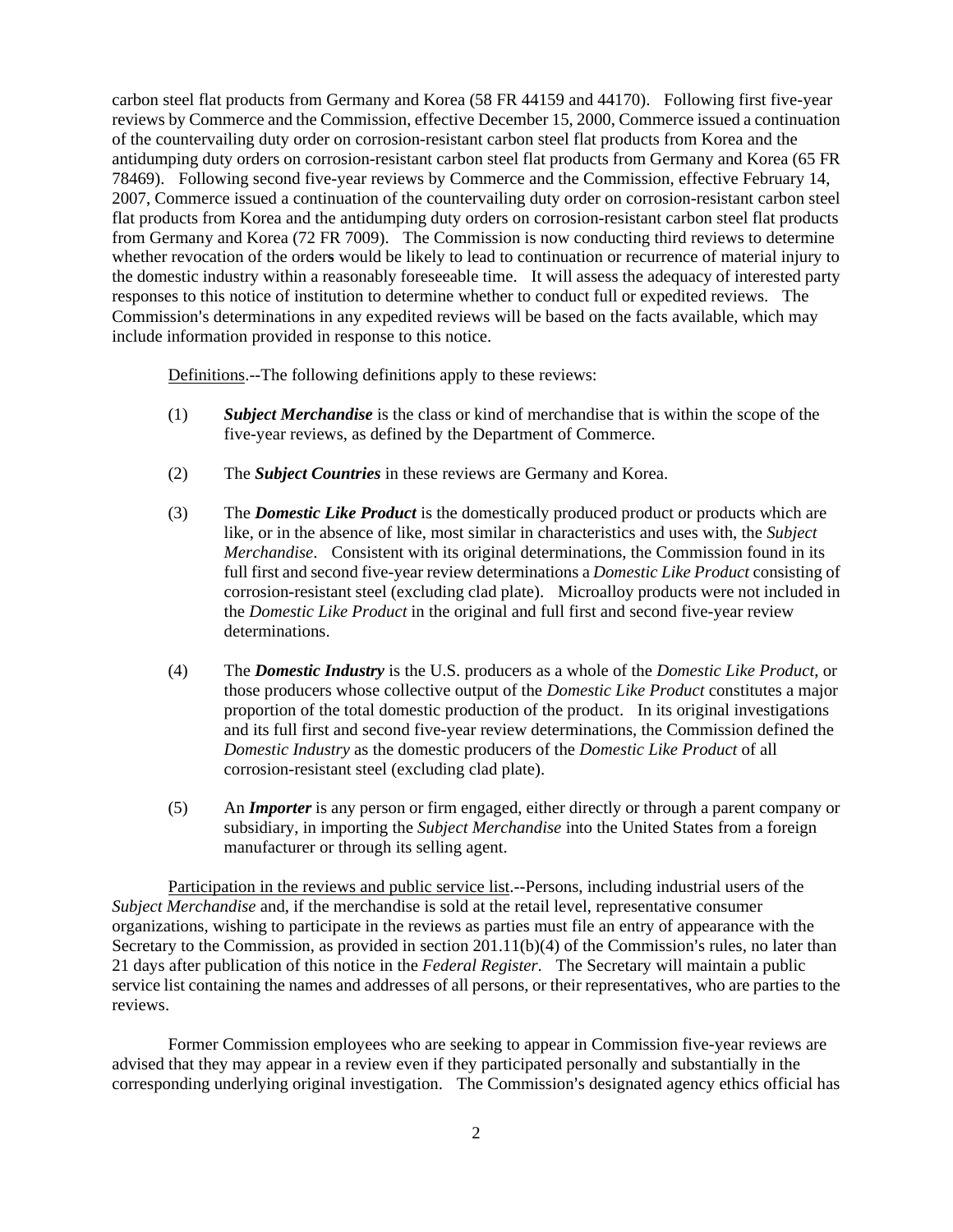advised that a five-year review is not considered the "same particular matter" as the corresponding underlying original investigation for purposes of 18 U.S.C. § 207, the post employment statute for Federal employees, and Commission rule  $201.15(b)$  (19 CFR § 201.15(b)), 73 FR 24609 (May 5, 2008). This advice was developed in consultation with the Office of Government Ethics. Consequently, former employees are not required to seek Commission approval to appear in a review under Commission rule 19 CFR  $\S 201.15$ , even if the corresponding underlying original investigation was pending when they were Commission employees. For further ethics advice on this matter, contact Carol McCue Verratti, Deputy Agency Ethics Official, at 202-205-3088.

Limited disclosure of business proprietary information (BPI) under an administrative protective order (APO) and APO service list.--Pursuant to section  $207.7(a)$  of the Commission's rules, the Secretary will make BPI submitted in these reviews available to authorized applicants under the APO issued in the reviews, provided that the application is made no later than 21 days after publication of this notice in the *Federal Register*. Authorized applicants must represent interested parties, as defined in 19 U.S.C. ' 1677(9), who are parties to the reviews. A separate service list will be maintained by the Secretary for those parties authorized to receive BPI under the APO.

Certification.--Pursuant to section 207.3 of the Commission's rules, any person submitting information to the Commission in connection with these reviews must certify that the information is accurate and complete to the best of the submitter's knowledge. In making the certification, the submitter will be deemed to consent, unless otherwise specified, for the Commission, its employees, and contract personnel to use the information provided in any other reviews or investigations of the same or comparable products which the Commission conducts under Title VII of the Act, or in internal audits and investigations relating to the programs and operations of the Commission pursuant to 5 U.S.C. Appendix 3.

Written submissions.--Pursuant to section 207.61 of the Commission's rules, each interested party response to this notice must provide the information specified below. The deadline for filing such responses is February 2, 2012. Pursuant to section  $207.62(b)$  of the Commission's rules, eligible parties (as specified in Commission rule 207.62(b)(1)) may also file comments concerning the adequacy of responses to the notice of institution and whether the Commission should conduct expedited or full reviews. The deadline for filing such comments is March 19, 2012. All written submissions must conform with the provisions of sections 201.8 and 207.3 of the Commission's rules and any submissions that contain BPI must also conform with the requirements of sections 201.6 and 207.7 of the Commission's rules. Please be aware that the Commission's rules with respect to electronic filing have been amended. The amendments took effect on November 7, 2011. See 76 Fed. Reg. 61937 (Oct. 6, 2011) and the newly revised Commission's Handbook on E-Filing, available on the Commission's web site at http://edis.usitc.gov. Also, in accordance with sections  $201.16(c)$  and  $207.3$  of the Commission's rules, each document filed by a party to the reviews must be served on all other parties to the reviews (as identified by either the public or APO service list as appropriate), and a certificate of service must accompany the document (if you are not a party to the reviews you do not need to serve your response).

Inability to provide requested information.--Pursuant to section  $207.61(c)$  of the Commission's rules, any interested party that cannot furnish the information requested by this notice in the requested form and manner shall notify the Commission at the earliest possible time, provide a full explanation of why it cannot provide the requested information, and indicate alternative forms in which it can provide equivalent information. If an interested party does not provide this notification (or the Commission finds the explanation provided in the notification inadequate) and fails to provide a complete response to this notice, the Commission may take an adverse inference against the party pursuant to section 776(b) of the Act in making its determinations in the reviews.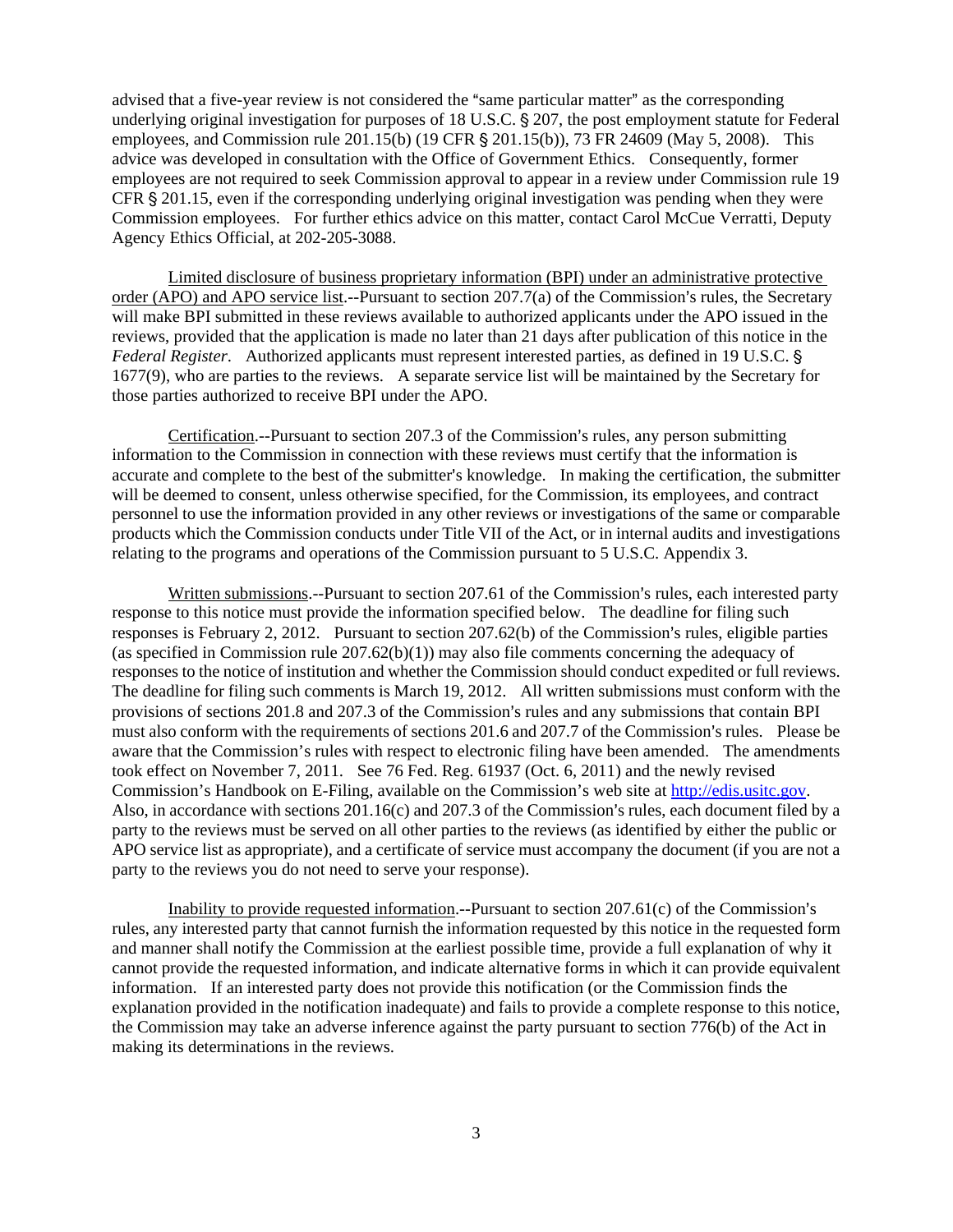INFORMATION TO BE PROVIDED IN RESPONSE TO THIS NOTICE OF INSTITUTION: If you are a domestic producer, union/worker group, or trade/business association; import/export *Subject Merchandise* from more than one *Subject Country*; or produce *Subject Merchandise* in more than one *Subject Country*, you may file a single response. If you do so, please ensure that your response to each question includes the information requested for each pertinent *Subject Country.* As used below, the term "firm" includes any related firms.

- (1) The name and address of your firm or entity (including World Wide Web address) and name, telephone number, fax number, and E-mail address of the certifying official.
- (2) A statement indicating whether your firm/entity is a U.S. producer of the *Domestic Like Product*, a U.S. union or worker group, a U.S. importer of the *Subject Merchandise*, a foreign producer or exporter of the *Subject Merchandise*, a U.S. or foreign trade or business association, or another interested party (including an explanation). If you are a union/worker group or trade/business association, identify the firms in which your workers are employed or which are members of your association.
- (3) A statement indicating whether your firm/entity is willing to participate in these reviews by providing information requested by the Commission.
- (4) A statement of the likely effects of the revocation of the antidumping and countervailing duty orders on the *Domestic Industry* in general and/or your firm/entity specifically. In your response, please discuss the various factors specified in section 752(a) of the Act (19 U.S.C.  $\S$  1675a(a)) including the likely volume of subject imports, likely price effects of subject imports, and likely impact of imports of *Subject Merchandise* on the *Domestic Industry*.
- (5) A list of all known and currently operating U.S. producers of the *Domestic Like Product*. Identify any known related parties and the nature of the relationship as defined in section  $771(4)(B)$  of the Act (19 U.S.C.  $\S$  1677(4)(B)).
- (6) A list of all known and currently operating U.S. importers of the *Subject Merchandise* and producers of the *Subject Merchandise* in each *Subject Country* that currently export or have exported *Subject Merchandise* to the United States or other countries after 2005.
- (7) A list of 3-5 leading purchasers in the U.S. market for the *Domestic Like Product* and the *Subject Merchandise* (including street address, World Wide Web address, and the name, telephone number, fax number, and E-mail address of a responsible official at each firm).
- (8) A list of known sources of information on national or regional prices for the *Domestic Like Product* or the *Subject Merchandise* in the U.S. or other markets.
- (9) If you are a U.S. producer of the *Domestic Like Product*, provide the following information on your firm's operations on that product during calendar year  $2011$ , except as noted (report quantity data in short tons and value data in U.S. dollars, f.o.b. plant). If you are a union/worker group or trade/business association, provide the information, on an aggregate basis, for the firms in which your workers are employed/which are members of your association.
	- (a) Production (quantity) and, if known, an estimate of the percentage of total U.S. production of the *Domestic Like Product* accounted for by your firm's(s') production;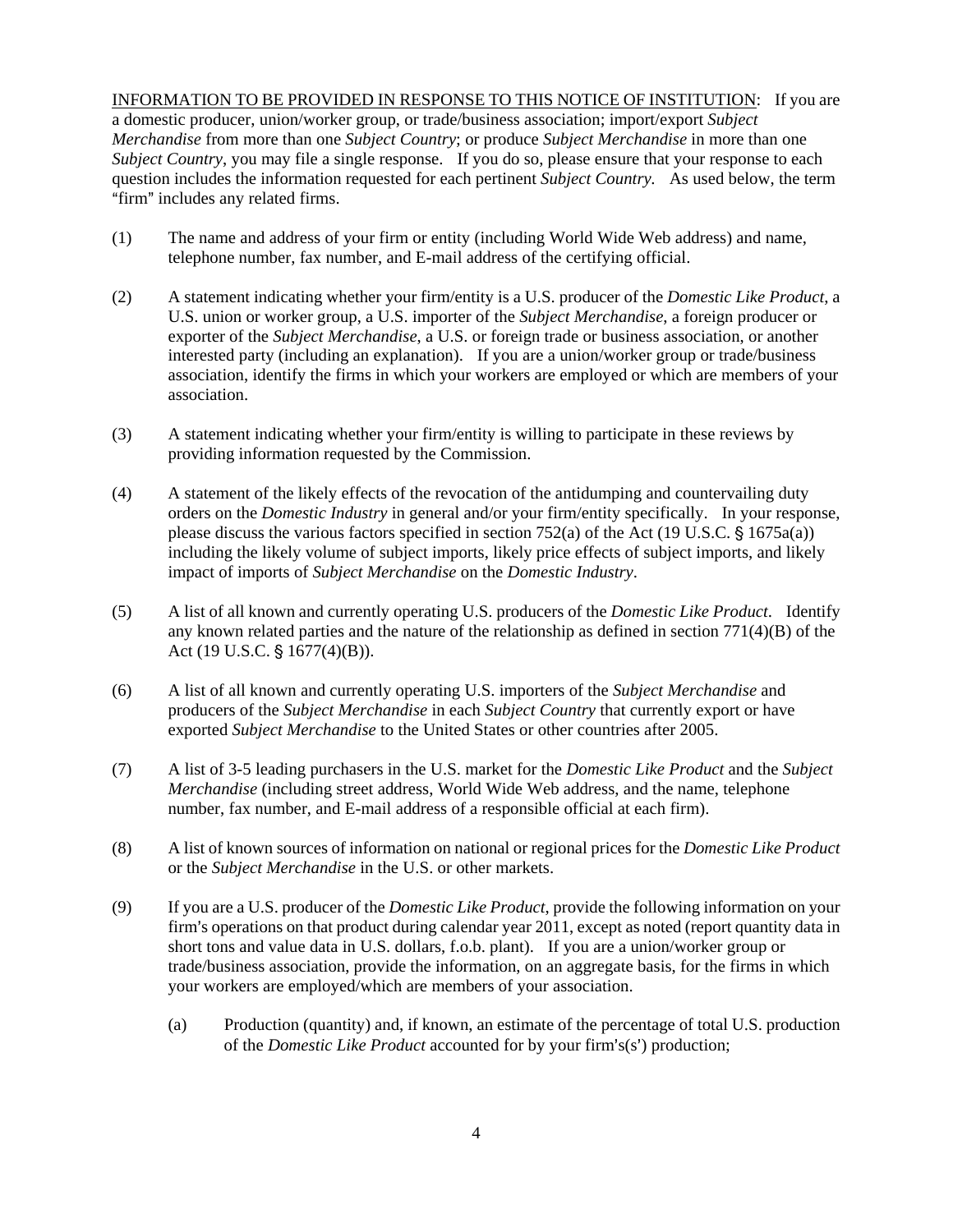- (b) Capacity (quantity) of your firm to produce the *Domestic Like Product* (i.e., the level of production that your establishment(s) could reasonably have expected to attain during the year, assuming normal operating conditions (using equipment and machinery in place and ready to operate), normal operating levels (hours per week/weeks per year), time for downtime, maintenance, repair, and cleanup, and a typical or representative product mix);
- (c) the quantity and value of U.S. commercial shipments of the *Domestic Like Product* produced in your U.S. plant(s);
- (d) the quantity and value of U.S. internal consumption/company transfers of the *Domestic Like Product* produced in your U.S. plant(s); and
- (e) the value of (i) net sales, (ii) cost of goods sold (COGS), (iii) gross profit, (iv) selling, general and administrative (SG&A) expenses, and (v) operating income of the *Domestic Like Product* produced in your U.S. plant(s) (include both U.S. and export commercial sales, internal consumption, and company transfers) for your most recently completed fiscal year (identify the date on which your fiscal year ends).
- (10) If you are a U.S. importer or a trade/business association of U.S. importers of the *Subject Merchandise* from the *Subject Country(ies)*, provide the following information on your firm's(s') operations on that product during calendar year 2011 (report quantity data in short tons and value data in U.S. dollars). If you are a trade/business association, provide the information, on an aggregate basis, for the firms which are members of your association.
	- (a) The quantity and value (landed, duty-paid but not including antidumping or countervailing duties) of U.S. imports and, if known, an estimate of the percentage of total U.S. imports of *Subject Merchandise* from each *Subject Country* accounted for by your firm's(s') imports;
	- (b) the quantity and value (f.o.b. U.S. port, including antidumping and/or countervailing duties) of U.S. commercial shipments of *Subject Merchandise* imported from each *Subject Country*; and
	- (c) the quantity and value (f.o.b. U.S. port, including antidumping and/or countervailing duties) of U.S. internal consumption/company transfers of *Subject Merchandise* imported from each *Subject Country*.
- (11) If you are a producer, an exporter, or a trade/business association of producers or exporters of the *Subject Merchandise* in the *Subject Country(ies)*, provide the following information on your firm's(s') operations on that product during calendar year  $2011$  (report quantity data in short tons and value data in U.S. dollars, landed and duty-paid at the U.S. port but not including antidumping or countervailing duties). If you are a trade/business association, provide the information, on an aggregate basis, for the firms which are members of your association.
	- (a) Production (quantity) and, if known, an estimate of the percentage of total production of *Subject Merchandise* in each *Subject Country* accounted for by your firm's(s') production;
	- (b) Capacity (quantity) of your firm to produce the *Subject Merchandise* in each *Subject Country* (i.e., the level of production that your establishment(s) could reasonably have expected to attain during the year, assuming normal operating conditions (using equipment and machinery in place and ready to operate), normal operating levels (hours per